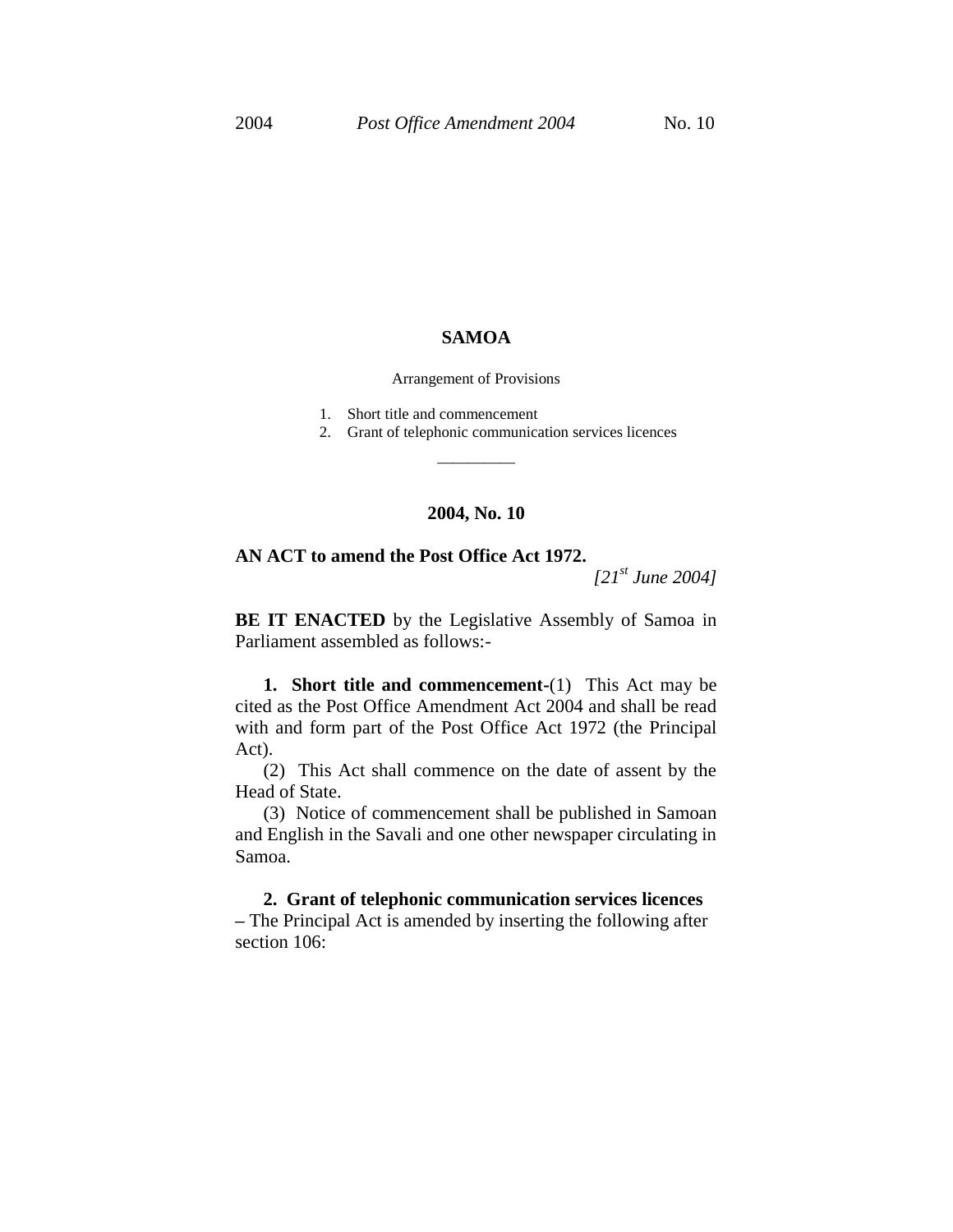**"106A. Grant of telephonic communication services licences-**(1) For the purposes of:

- (a) improving the quality and range of telephonic communication services available to the people of Samoa; and
- (b) increasing competition in the Samoan telephonic communication services market with the objective of providing reliable and efficient telephonic communication services at the lowest possible price for the people of Samoa,

the Minister, acting on the advice of Cabinet, may grant licences to provide and operate telephonic communication services on terms and conditions approved by Cabinet from time to time.

(2) The Minister's power under subsection (1) applies notwithstanding:

- (a) any law, including but not limited to this Act and the Postal and Telecommunications Services Act 1999; and
- (b) any agreement, contract, arrangement, licence or other provision (howsoever called) in existence at the date of commencement of the Post Office Amendment Act 2004.
- (3) Where:
	- (a) the Minister has granted a licence under subsection (1); and
	- (b) the Attorney General and the Chief Executive Officer of the Ministry of Finance have advised Cabinet in writing that the grant of such licence has adversely affected the rights of a party under an existing agreement, contract, arrangement, licence or other provision (howsoever called) to which Samoa is a party also, Cabinet, in its absolute discretion, may authorise the provision of